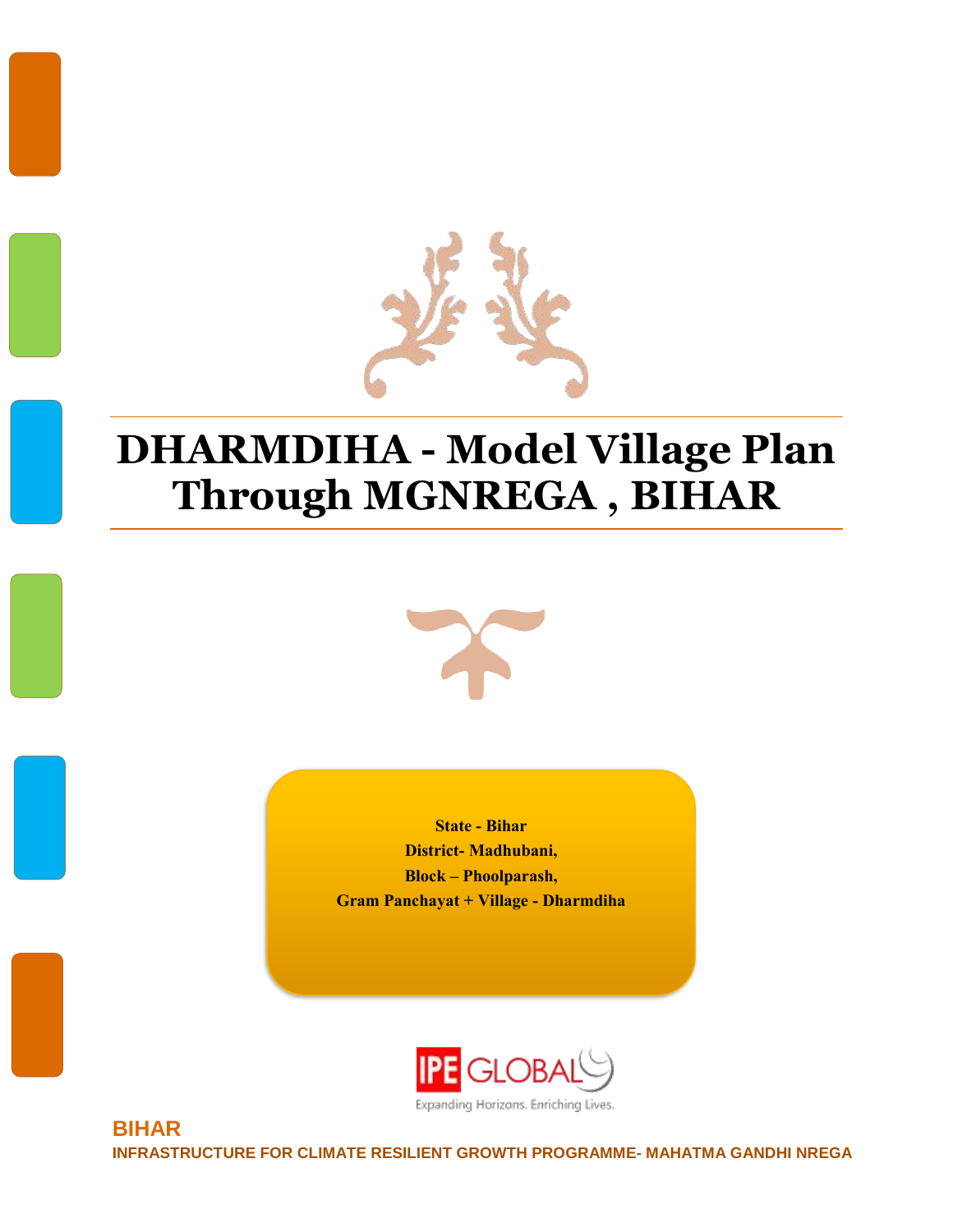# Contents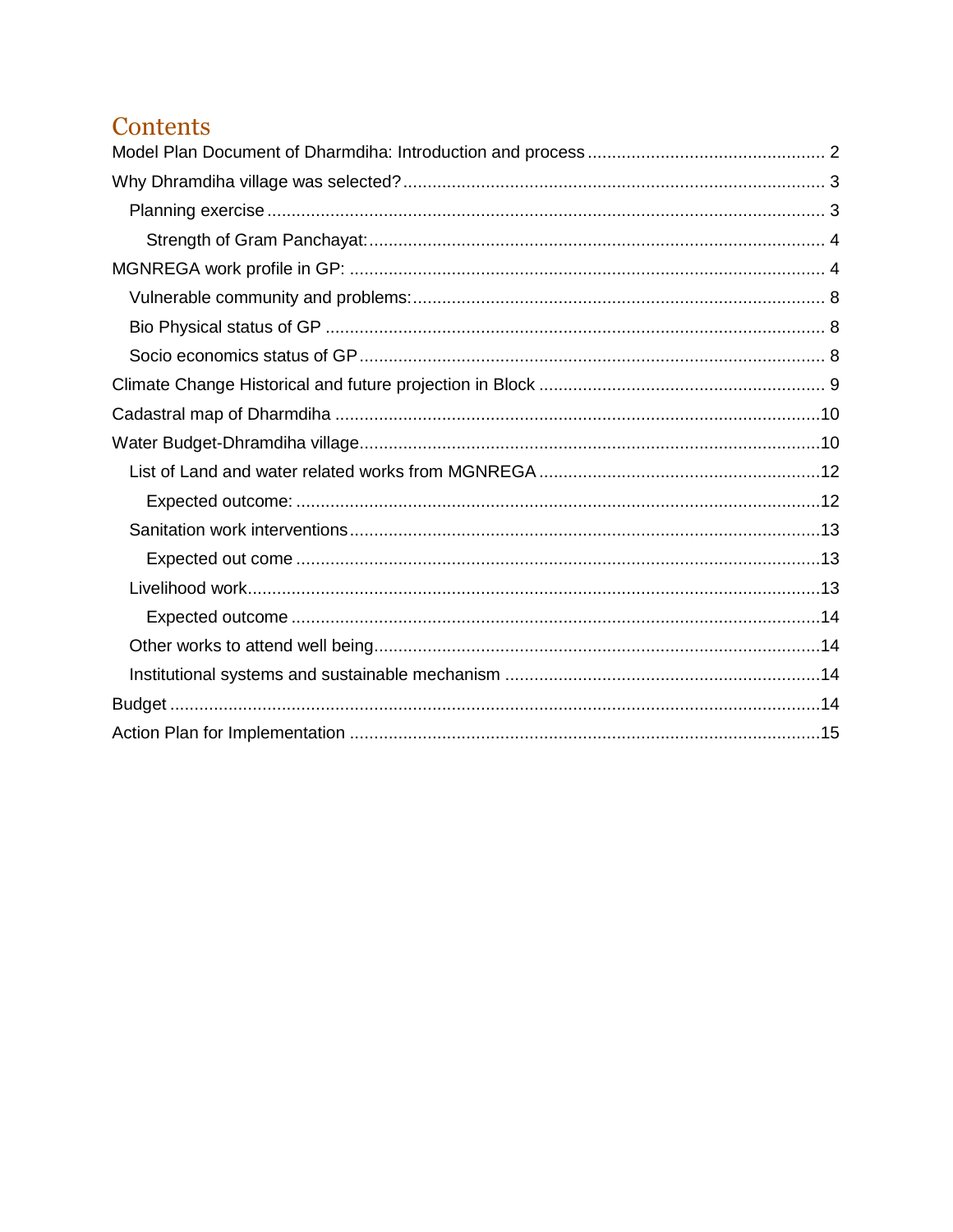# <span id="page-2-0"></span>Model Plan Document of Dharmdiha: Introduction and process

Madhubani district is one of important district of old civilization of Mithila in Bihar. It was carved out of the old Darbhanga district in the year 1972. Madhubani falls under the Dharbhanga commissionaire. The district consists of 21 Development Blocks. Bounded on the north by a hilly region of Nepal and extending to the border of its parent district Darbhanga in the south, Sitamarhi in the west and Supaul in the east.

The district consists of a vast low lying plain intersected by numerous streams and marshes, but traversed also in parts by upland ridges. The land is generally high, especially in blocks of Benipatti, Madhubani, Jainagar, Ladania, Laukaha and in the south of Phulparas, which contain stretches of highland. The soil of the district is highly calcareous. It is a mixture of clay and sand in varying proportions. In the major part of the district, clay or matiari is mostly found. This contains negligible proportion of sand and since it can retain moisture, it is suited to paddy cultivation.

- It consists of a rich alluvial plain intersected by numerous rivers and streams issuing from the Nepal hills and running almost parallel to each other from north to south. The important rivers of the district are the little Baghmati, Kamla, Kareh, Balan and Tiljuga.
- $\downarrow$  The land in the district is mainly low and produces one crop in a year, and so the necessity for high cultivation does not arise. In a year of good rainfall no one would think of leaving rice lands fallow, and indeed, rice lands positively deteriorate when left uncultivated, as they become baked and hardened, the 'ails' or partitions between the fields become broken.
- $\downarrow$  So far as agricultural production is concerned, the district is mainly a paddy and sugar-cane growing area. The staple food consists of rice, dal and vegetables. Murhi (fried rice), gur, chura and curd constitute their favorite refreshment.
- $\downarrow$  Madhubani, like other districts of North Bihar, is dependent for its crops on the local rainfall. The failure or premature cessation of rainfall is a disaster for the winter crops (especially rice) which is the main crop of the district. A considerable part of the district is flood–prone. The standing crops are also affected by heavy rains as well as water flowing out of Nepal territory.

Phulparas block is one of the 21 blocks of Madhubani district. The Phulparas block has 42 villages and there are total 32889 families having total population of 1, 66,018. Out of this, 86249 are male whereas the female count is 79769.

The total geographical area of the block is 34596 ha, the average elevation of the block is 55 m from the above from sea level. The maximum area of block has a general slope of 0-3 % (24217.33 ha) in the direction of North-West to South-East, few of the southern part of the block falls in 3-8% (10378.86 ha) slope range.

The area is exposed to soil erosion, occasional floods and mild to moderate occasional droughts. It is seen that parts of the area remains water logged. The common landscape features present in the area are oxbow lakes, back swamps or flood plains and chaur land which forms the wet area occurring mostly in southern part. In Phulparas block agriculture is the largest sector of the economy. The grossed cropped area 12777 ha, net sown area 9775 ha, area more than one cropped 3002 ha and cropping intensity of block 131 percent.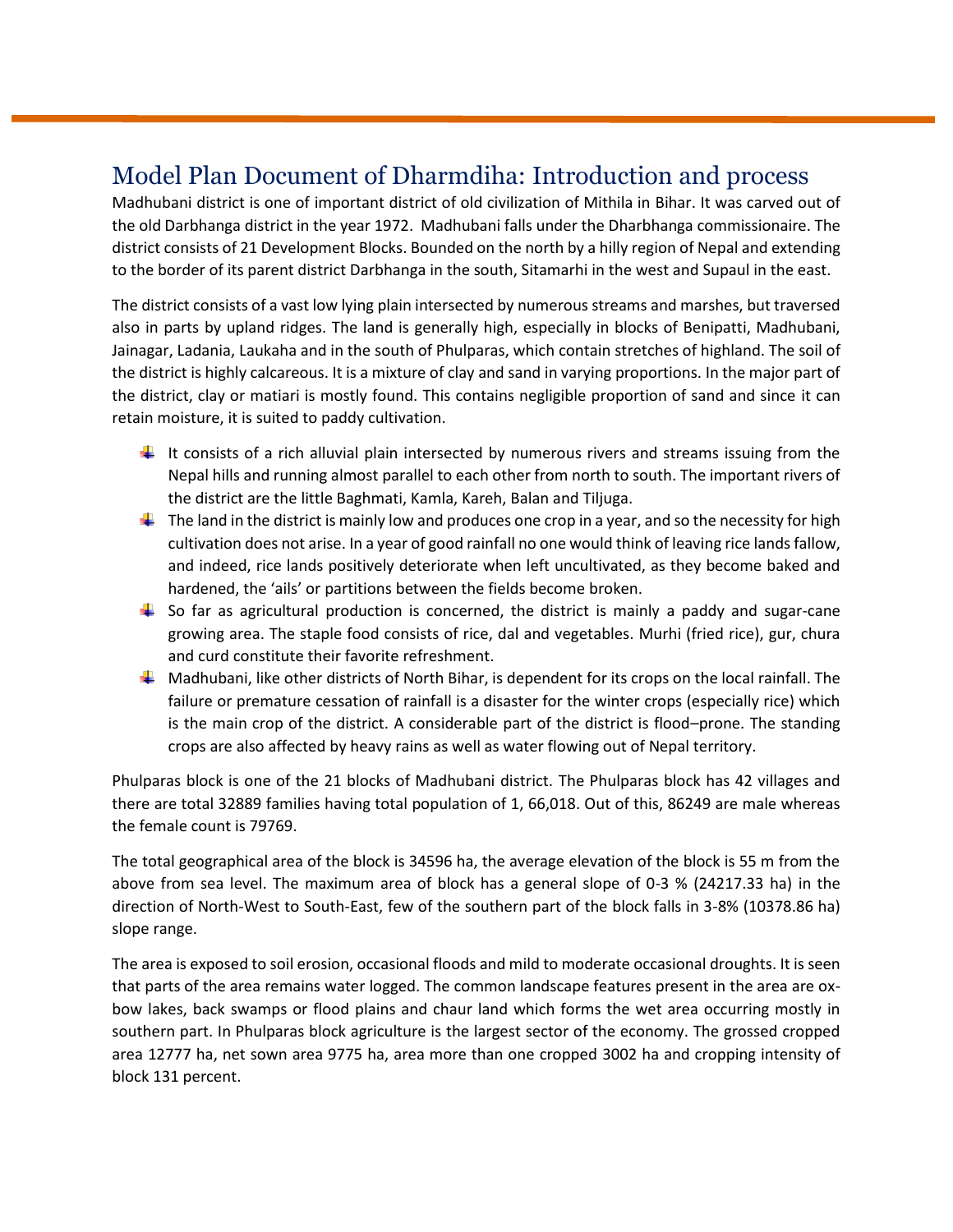# <span id="page-3-0"></span>Why Dhramdiha village was selected?

Dhramdiha Gram Panchayat of Phulparas block was one of the selected GP for intervention under ICRG project. The team selected CRW for demonstration on the basis of socio-economic and bio-physical vulnerabilities ranking which has been done at the start of this project. This is one of the GP among the 13 GP's of Phulparas block. ICRG team in consultation with MGNREGA functionaries, PRI members and community selected CRW comprising 3 MGNREG'S work in Dhramdiha village. The CRW is a combination of two ponds and plantation work. Other rationales considered for selection of Dhramdiha village as model village are:

#### **Scope of Ground Water recharge:** The soil topography and slope of the village provides ample

scope of large scale ground water development in the area. The existing water bodies needs to be rejuvenated and proper management and planning of GW needs to be done.

- **Flood situation:** There are incidences of frequent flash flooding in the region due to defunct exiting NRM structures in the area which needs to be reworked.
- **Slope:** The 0-3 % slope of the area is ideal condition for low surface runoff and is suitable for construction of water harvesting structures.



- **Community:** The natives of the village are mixed community comprising and also the existing Village Institution is very supportive to development interventions and adaption measures.
- **Easy reach:** Being around 7 km from main road and well connected to block office the village is easily approachable.

### <span id="page-3-1"></span>Planning exercise

Model plan preparation exercise conducted in Dhramdiha village by ICRG team was combination of both participatory method and technology based processes.

Participatory rural appraisal measures such as village meeting, women leader's meeting, transect walk, village mapping, water bodies mapping were done. Also GIS assisted tools such as identification of slope, soil characters were also done. Hence, model plan of the village used both local and scientific knowledge. The time line and activities for preparation of model plan can be seen below.

| S.No           | <b>Plan Preparation</b>                                    | Date          |
|----------------|------------------------------------------------------------|---------------|
| 1              | Introductory meeting and transit walk in village with team | 11 Oct. 18    |
| $\overline{2}$ | FGD with different community and location in village       | 11 Oct. 18    |
| 3              | Collection of secondary data and cadastral maps of village | 12 Oct. 18    |
| 4              | Identification of structure MGNREGA and other Department   | 16-17 Oct. 18 |
| 5              | Resource mapping and convergence plan of village           | 16 Oct. 18    |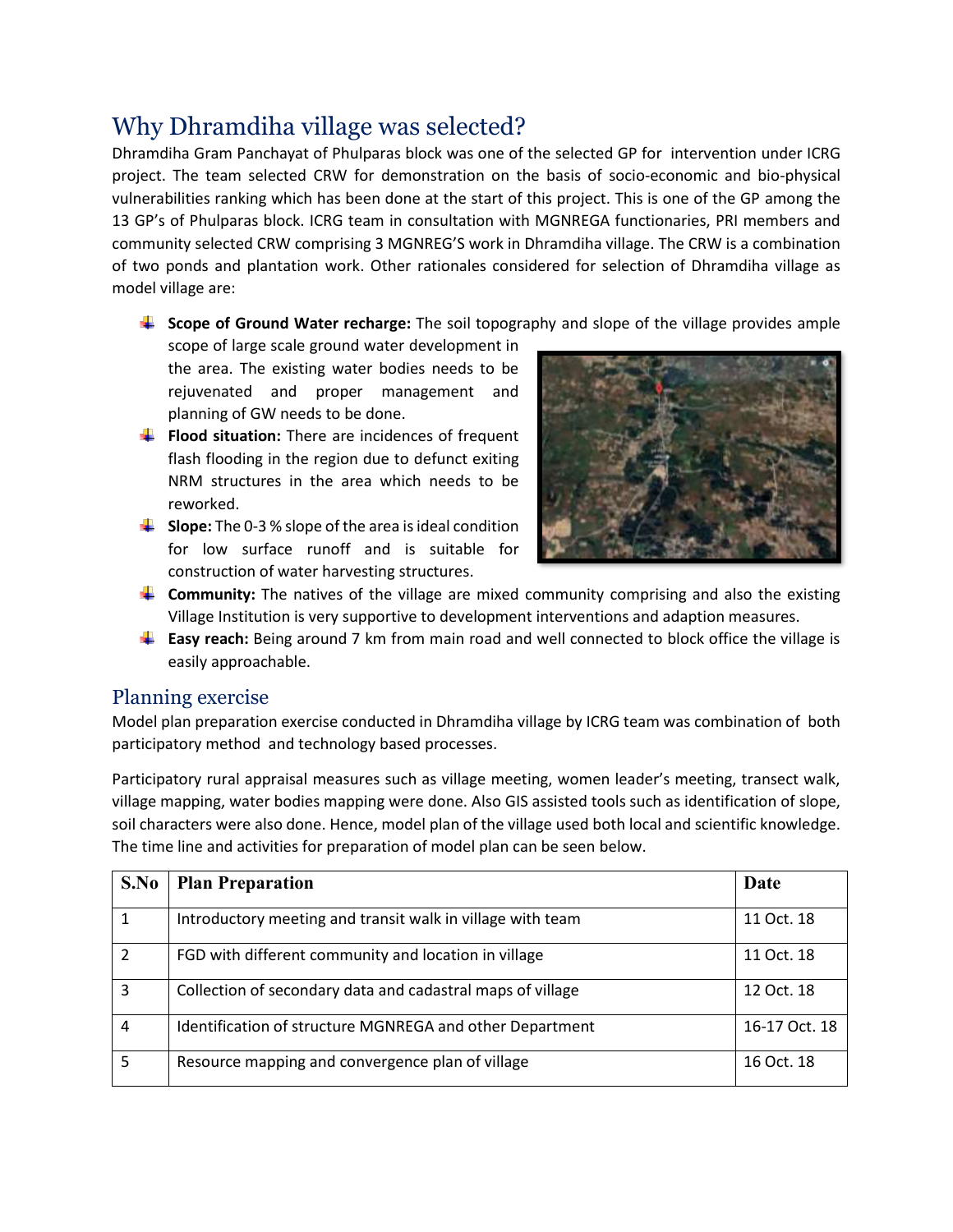| -6 | Collection of primary data (HHs) | 23 Oct. 18 |
|----|----------------------------------|------------|
|    | Approval in Gram Sabha           | 10 Dec.18  |

### <span id="page-4-0"></span>Strength of Gram Panchayat:

- $\frac{1}{2}$  With the PRA exercise and meeting with community various strengths of the GP were identified which would be helpful in long term planning of the GP such as:
- Sufficient availability of Labor and workforce in the village.
- $\bigstar$  Present appreciable plantation coverage in the GP and well managed Horticultural plantation done. Also the scope and survival percentage of plants is very positive in the GP.



- $\ddotplus$  Active Women Empowerment and active functional SHG groups interested in the developmental plan of the village.
- $\downarrow$  Empowered Active PRI members and leaders in village.

# <span id="page-4-1"></span>MGNREGA work profile in GP:

The year-wise MGNREGA work performance in GP can be seen below:

|                | <b>Work Category</b>                                                         |                           | <b>Spillover+New</b>               |                                      |                        |                                          |           | <b>Estimat</b>           | <b>Estimat</b>                     |
|----------------|------------------------------------------------------------------------------|---------------------------|------------------------------------|--------------------------------------|------------------------|------------------------------------------|-----------|--------------------------|------------------------------------|
| S<br><b>No</b> | <b>Name/Work</b><br><b>Sub Category</b><br><b>Name/Work</b><br><b>Type</b>   | <b>Total</b><br>Work<br>s | <b>Ongoin</b><br>g<br><b>Works</b> | <b>Complet</b><br>ed<br><b>Works</b> | <b>Expenditu</b><br>re | No. of<br><b>New</b><br><b>Work</b><br>s | Uni<br>t. | ed<br><b>Outcom</b><br>e | ed Cost<br>$(\text{In})$<br>Lakhs) |
|                | <b>PUBLIC WORKS RELATING TO NATURAL RESOURCES MANAGEMENT</b>                 |                           |                                    |                                      |                        |                                          |           |                          |                                    |
| $\mathbf{1}$   | <b>Water Conservation</b>                                                    | 178748<br>2               | 389066                             | 307259                               | 452892.1               | 622820                                   | Hec.      | 829715.8                 | 251580.1                           |
| $\overline{2}$ | Watershed<br>management                                                      | 567151                    | 142745                             | 99746                                | 241029.4               | 240529                                   | Hec.      | 589770.5                 | 57635.01                           |
| 3              | Irrigation                                                                   | 677052                    | 199387                             | 133479                               | 343890.6               | 318615                                   | Hec.      | 90754.96                 | 262009.5                           |
| 4              | <b>Traditional water</b><br>bodies                                           | 661642                    | 163500                             | 144595                               | 608377.7               | 308696                                   | Hec.      | 196972.7                 | 222641.4                           |
| 5              | Afforestation                                                                | 175663<br>5               | 586695                             | 187939                               | 333337.7               | 721289                                   | Hec.      | 271216.7                 | 258584.6                           |
| 6              | Land development                                                             | 157488<br>5               | 391804                             | 266980                               | 467919.2               | 626694                                   | Hec.      | 463326.7                 | 146920.7                           |
|                | <b>Sub Total</b>                                                             | 702484<br>7               | 1873197                            | 1139998                              | 2447447                | 283864<br>ર                              |           |                          | 1199371                            |
|                | INDIVIDUAL ASSETS FOR VULNERABLESECTIONS(ONLY FOR HOUSEHOLDS IN PARAGRAPH 5) |                           |                                    |                                      |                        |                                          |           |                          |                                    |
| $\overline{7}$ | Improving<br>productivity of lands                                           | 622622<br>5               | 1326891                            | 1006490                              | 588852.8               | 216112                                   | Hec.      | 1367193                  | 232901.6                           |
| 8              | Improving liveihoods<br>through                                              | 248355<br>8               | 971453                             | 306289                               | 144492.6               | 105189<br>9                              | Hec.      | 129279.4                 | 127700                             |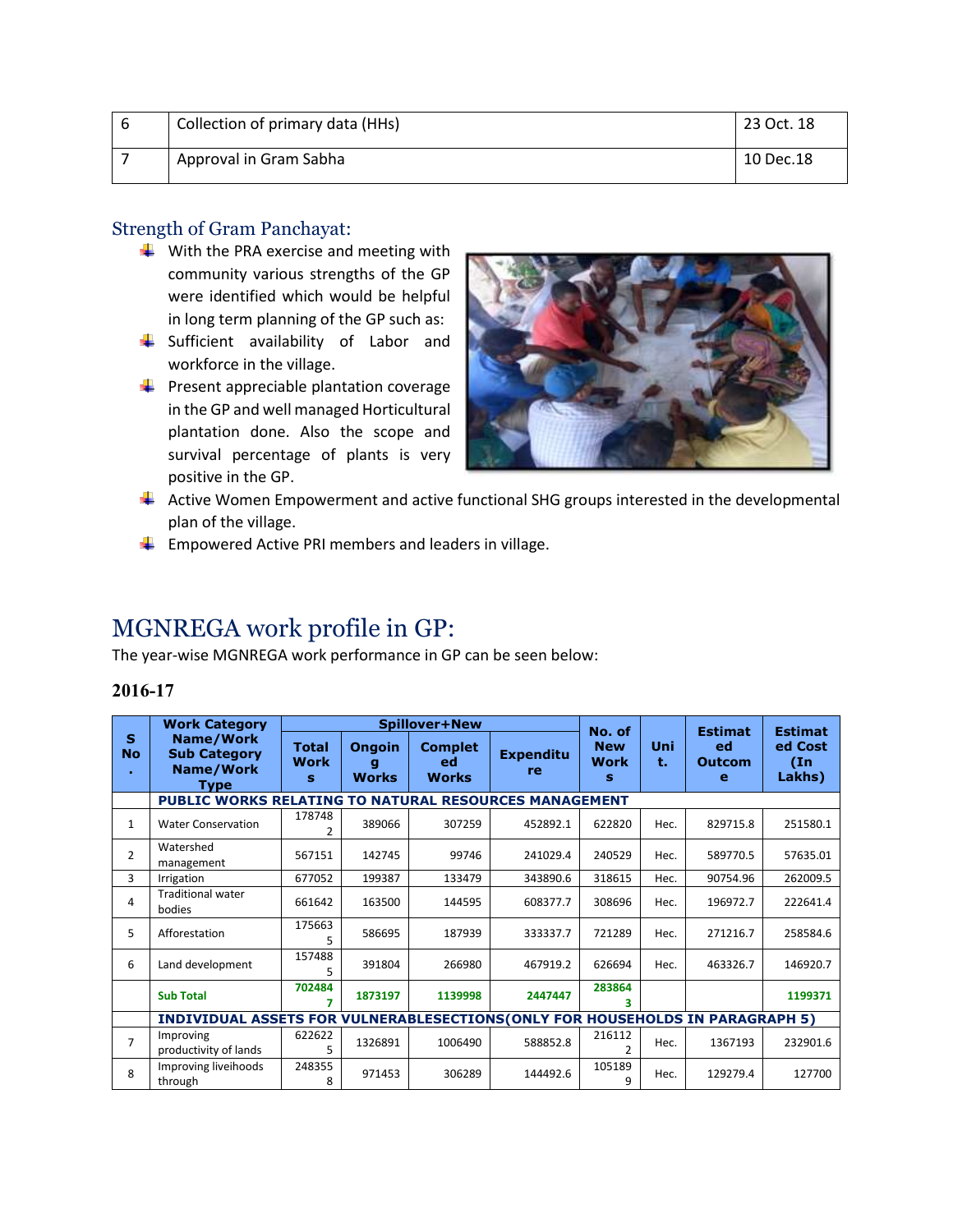| 9  | Development of<br>fallow/waste lands                                  | 639473                   | 75324    | 26722   | 37110.59 | 108664                   | Hec. | 33618.23 | 22345.57 |
|----|-----------------------------------------------------------------------|--------------------------|----------|---------|----------|--------------------------|------|----------|----------|
| 10 | Construction of house                                                 | 952732<br>9              | 5570663  | 1696249 | 488326.2 | 600501<br>$\overline{7}$ | Nos. | 249738.5 | 50844.55 |
| 11 | Promotion of livestock                                                | 133752<br>6              | 509673   | 209813  | 138536.3 | 679356                   | Nos. | 101925.5 | 19972.59 |
| 12 | Promotion of fisheries                                                | 69220                    | 13261    | 5948    | 21289.6  | 35439                    | Nos. | 2953.31  | 492.29   |
|    | <b>Sub Total</b>                                                      | 202833<br>31             | 8467265  | 3251511 | 1418608  | 100414<br>97             |      |          | 454257   |
|    | <b>COMMON INFRASTRUCTURE FOR NRLM COMPLIANT SELF HELP GROUPS</b>      |                          |          |         |          |                          |      |          |          |
| 13 | Agriculture<br>productivity                                           | 67542                    | 16228    | 16350   | 14479.72 | 57748                    | Hec. | 343.4    | 105.36   |
| 14 | Common work-sheds<br>for livelihood activities<br>of self-help groups | 13084                    | 2401     | 719     | 345.27   | 1787                     | Nos. | 87.86    | 317.58   |
|    | <b>Sub Total</b>                                                      | 80626                    | 18629    | 17069   | 14825    | 59535                    |      |          | 422.94   |
|    | <b>RURAL INFRASTUCTURE</b>                                            |                          |          |         |          |                          |      |          |          |
| 15 | Rural sanitation                                                      | 526823<br>2              | 947102   | 1116143 | 220070.4 | 152843<br>$\overline{7}$ | Nos. | 453509.7 | 53808.28 |
| 16 | Road<br>connectivity/Internal<br>roads/Streets                        | 225003<br>$\overline{2}$ | 726465   | 394941  | 1325263  | 934746                   | KM.  | 3708.46  | 1784.72  |
| 17 | Play fields                                                           | 52420                    | 27586    | 7059    | 31726.03 | 25392                    | Nos. | 1079.32  | 1881.79  |
| 18 | Disaster<br>preparedness/Restora<br>tion                              | 458210                   | 147206   | 94253   | 277167.6 | 210085                   | Nos. | 70948.57 | 50684.38 |
| 19 | Construction of<br>bulding                                            | 196450                   | 106697   | 34154   | 208542.6 | 76997                    | Nos. | 29458.11 | 99338.29 |
| 20 | Food Grain satorage<br>structures                                     | 58143                    | 11589    | 2497    | 20083.53 | 12929                    | Nos. | 6752.83  | 1516.99  |
| 21 | Production of building<br>materialrequired for<br>construction        | 211310                   | 84385    | 85540   | 34471.34 | 134206                   | Nos. | 5.22     | 20.5     |
| 22 | Maintenance                                                           | 154230                   | 33132    | 34928   | 66298.41 | 59023                    | Nos. | 21.03    | 11.11    |
| 23 | Any other works                                                       | 151569<br>4              | 63666    | 37473   | 29469.52 | 91539                    | Nos. | 42048.82 | 9979.26  |
|    | <b>Sub Total</b>                                                      | $1E + 07$                | 2147828  | 1806988 | 2213092  | 307335<br>4              |      |          | 219025   |
|    | <b>Grand Total</b>                                                    | 375535<br>25             | 12506919 | 6215566 | 6093972  | 160130<br>29             |      |          | 1873076  |

# **2017-18**

|                      | <b>Work Category</b>                                                |                              |                               | Spillover+New                        |                        |                                      |           | <b>Estimat</b>           | <b>Estimat</b>           |
|----------------------|---------------------------------------------------------------------|------------------------------|-------------------------------|--------------------------------------|------------------------|--------------------------------------|-----------|--------------------------|--------------------------|
| S<br><b>No</b><br>۰. | Name/Work<br><b>Sub Category</b><br><b>Name/Work</b><br><b>Type</b> | <b>Total</b><br><b>Works</b> | <b>Ongoin</b><br><b>Works</b> | <b>Complet</b><br>ed<br><b>Works</b> | <b>Expendit</b><br>ure | No. of<br><b>New</b><br><b>Works</b> | Uni<br>t. | ed<br><b>Outcom</b><br>е | ed Cost<br>(n)<br>Lakhs) |
|                      | PUBLIC WORKS RELATING TO NATURAL RESOURCES MANAGEMENT               |                              |                               |                                      |                        |                                      |           |                          |                          |
| 1                    | <b>Water Conservation</b>                                           | 1787482                      | 389066                        | 307259                               | 452892.1               | 622820                               | Hec.      | 829715.8                 | 251580.1                 |
| 2                    | Watershed<br>management                                             | 567151                       | 142745                        | 99746                                | 241029.4               | 240529                               | Hec.      | 589770.5                 | 57635.01                 |
| 3                    | Irrigation                                                          | 677052                       | 199387                        | 133479                               | 343890.6               | 318615                               | Hec.      | 90754.96                 | 262009.5                 |
| 4                    | <b>Traditional water</b><br>bodies                                  | 661642                       | 163500                        | 144595                               | 608377.7               | 308696                               | Hec.      | 196972.7                 | 222641.4                 |
| 5.                   | Afforestation                                                       | 1756635                      | 586695                        | 187939                               | 333337.7               | 721289                               | Hec.      | 271216.7                 | 258584.6                 |
| 6                    | Land development                                                    | 1574885                      | 391804                        | 266980                               | 467919.2               | 626694                               | Hec.      | 463326.7                 | 146920.7                 |
|                      | <b>Sub Total</b>                                                    | 7024847                      | 1873197                       | 1139998                              | 2447447                | 2838643                              |           |                          | 1199371                  |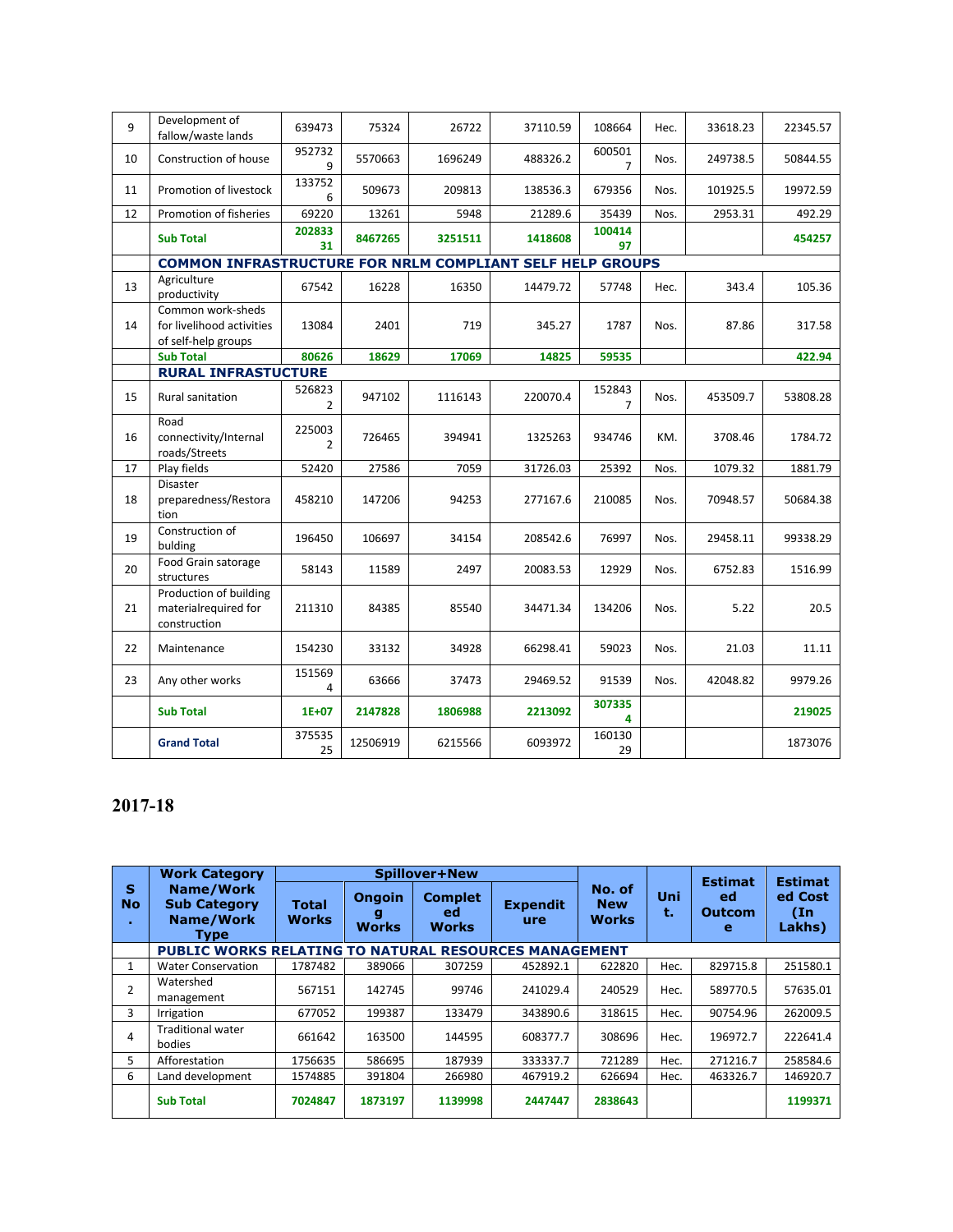|                | INDIVIDUAL ASSETS FOR VULNERABLESECTIONS(ONLY FOR HOUSEHOLDS IN PARAGRAPH 5) |              |              |         |          |              |      |          |          |
|----------------|------------------------------------------------------------------------------|--------------|--------------|---------|----------|--------------|------|----------|----------|
| $\overline{7}$ | Improving<br>productivity of lands                                           | 6226225      | 1326891      | 1006490 | 588852.8 | 2161122      | Hec. | 1367193  | 232901.6 |
| 8              | Improving liveihoods<br>through                                              | 2483558      | 971453       | 306289  | 144492.6 | 1051899      | Hec. | 129279.4 | 127700   |
| 9              | Development of<br>fallow/waste lands                                         | 639473       | 75324        | 26722   | 37110.59 | 108664       | Hec. | 33618.23 | 22345.57 |
| 10             | Construction of<br>house                                                     | 9527329      | 5570663      | 1696249 | 488326.2 | 6005017      | Nos. | 249738.5 | 50844.55 |
| 11             | Promotion of<br>livestock                                                    | 1337526      | 509673       | 209813  | 138536.3 | 679356       | Nos. | 101925.5 | 19972.59 |
| 12             | Promotion of<br>fisheries                                                    | 69220        | 13261        | 5948    | 21289.6  | 35439        | Nos. | 2953.31  | 492.29   |
|                | <b>Sub Total</b>                                                             | $2E + 07$    | 8467265      | 3251511 | 1418608  | $1E+07$      |      |          | 454257   |
|                | COMMON INFRASTRUCTURE FOR NRLM COMPLIANT SELF HELP GROUPS                    |              |              |         |          |              |      |          |          |
| 13             | Agriculture<br>productivity                                                  | 67542        | 16228        | 16350   | 14479.72 | 57748        | Hec. | 343.4    | 105.36   |
| 14             | Common work-sheds<br>for livelihood<br>activities of self-help<br>groups     | 13084        | 2401         | 719     | 345.27   | 1787         | Nos. | 87.86    | 317.58   |
|                | <b>Sub Total</b>                                                             | 80626        | 18629        | 17069   | 14825    | 59535        |      |          | 422.94   |
|                | <b>RURAL INFRASTUCTURE</b>                                                   |              |              |         |          |              |      |          |          |
| 15             | Rural sanitation                                                             | 5268232      | 947102       | 1116143 | 220070.4 | 1528437      | Nos. | 453509.7 | 53808.28 |
| 16             | Road<br>connectivity/Internal<br>roads/Streets                               | 2250032      | 726465       | 394941  | 1325263  | 934746       | KM.  | 3708.46  | 1784.72  |
| 17             | Play fields                                                                  | 52420        | 27586        | 7059    | 31726.03 | 25392        | Nos. | 1079.32  | 1881.79  |
| 18             | <b>Disaster</b><br>preparedness/Restor<br>ation                              | 458210       | 147206       | 94253   | 277167.6 | 210085       | Nos. | 70948.57 | 50684.38 |
| 19             | Construction of<br>bulding                                                   | 196450       | 106697       | 34154   | 208542.6 | 76997        | Nos. | 29458.11 | 99338.29 |
| 20             | Food Grain satorage<br>structures                                            | 58143        | 11589        | 2497    | 20083.53 | 12929        | Nos. | 6752.83  | 1516.99  |
| 21             | Production of<br>building<br>materialrequired for<br>construction            | 211310       | 84385        | 85540   | 34471.34 | 134206       | Nos. | 5.22     | 20.5     |
| 22             | Maintenance                                                                  | 154230       | 33132        | 34928   | 66298.41 | 59023        | Nos. | 21.03    | 11.11    |
| 23             | Any other works                                                              | 1515694      | 63666        | 37473   | 29469.52 | 91539        | Nos. | 42048.82 | 9979.26  |
|                | <b>Sub Total</b>                                                             | $1E+07$      | 2147828      | 1806988 | 2213092  | 3073354      |      |          | 219025   |
|                | <b>Grand Total</b>                                                           | 375535<br>25 | 125069<br>19 | 6215566 | 6093972  | 160130<br>29 |      |          | 1873076  |

## **2018-19**

| s<br><b>No</b> | <b>Work Category</b><br>Name/Work<br><b>Sub Category</b>     |                                  |                                    | <b>Spillover+New</b>                 |                               | No. of<br><b>New</b><br><b>Work</b> | Uni  | <b>Estimat</b><br>ed<br><b>Outcom</b> | <b>Estimat</b><br>ed Cost<br>(In |
|----------------|--------------------------------------------------------------|----------------------------------|------------------------------------|--------------------------------------|-------------------------------|-------------------------------------|------|---------------------------------------|----------------------------------|
|                | Name/Work<br><b>Type</b>                                     | <b>Total</b><br><b>Work</b><br>s | <b>Ongoin</b><br>g<br><b>Works</b> | <b>Complet</b><br>ed<br><b>Works</b> | <b>Expenditu</b><br><b>re</b> | s                                   | t.   | e                                     | Lakhs)                           |
|                | <b>PUBLIC WORKS RELATING TO NATURAL RESOURCES MANAGEMENT</b> |                                  |                                    |                                      |                               |                                     |      |                                       |                                  |
| 1              | <b>Water Conservation</b>                                    | 190334                           | 410618                             | 189252                               | 433248.5                      | 460146                              | Hec. | 12892.14                              | 20170.81                         |
| 2              | Watershed<br>management                                      | 628098                           | 164115                             | 62398                                | 246913.7                      | 178495                              | Hec. | 7922.93                               | 4681.53                          |
| 3              | Irrigation                                                   | 915403                           | 303313                             | 93689                                | 329824.9                      | 426349                              | Hec. | 32384.22                              | 108318.2                         |
| 4              | <b>Traditional water</b><br>bodies                           | 772662                           | 191990                             | 110656                               | 381180.6                      | 283865                              | Hec. | 15877.4                               | 100435.2                         |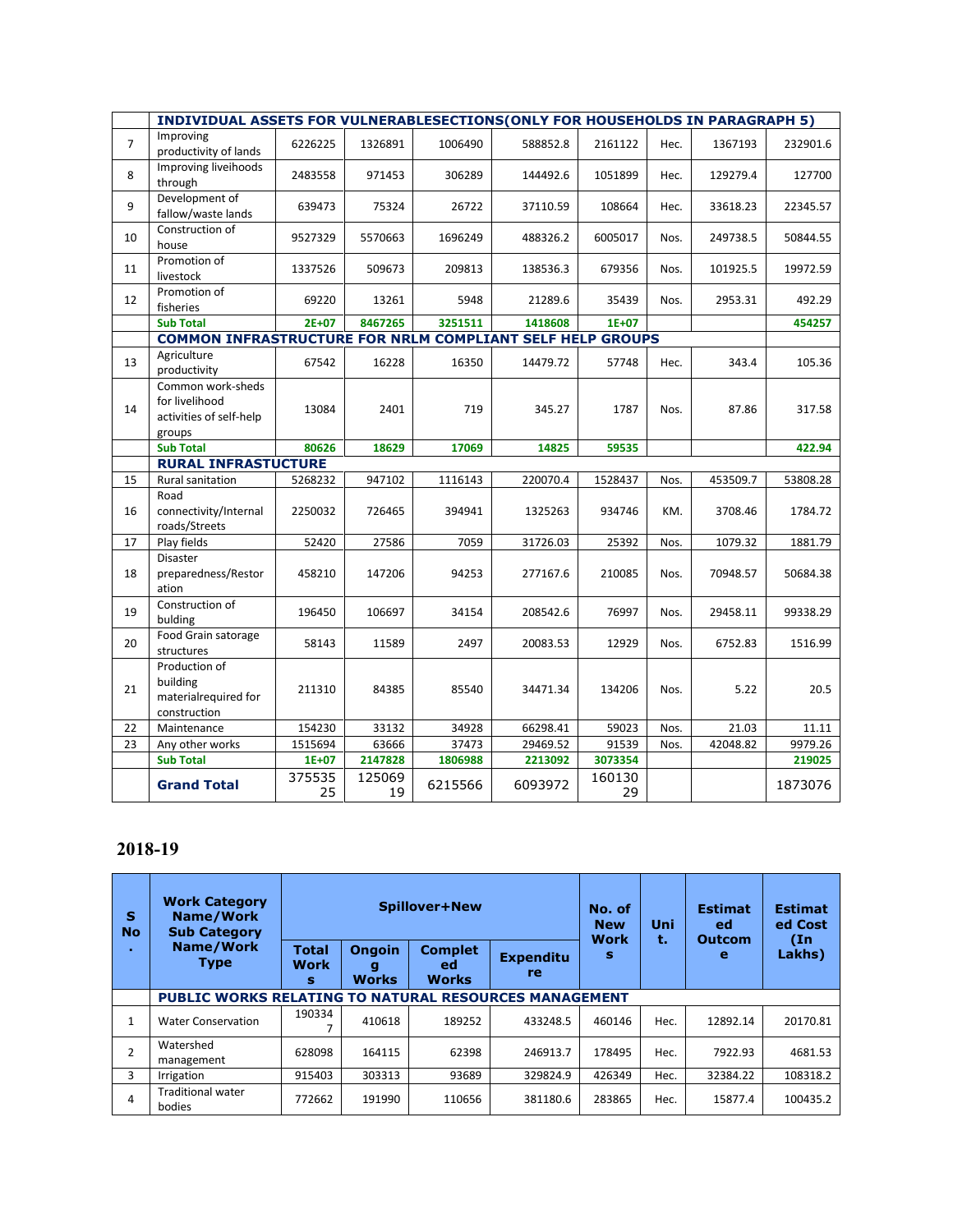| 5              | Afforestation                                                                | 214209<br>$\mathbf{1}$   | 690977   | 207343  | 276323.5 | 642936                 | Hec. | 6580.97  | 7008.95     |
|----------------|------------------------------------------------------------------------------|--------------------------|----------|---------|----------|------------------------|------|----------|-------------|
| 6              | Land development                                                             | 156824<br>8              | 330138   | 174000  | 251288.3 | 344738                 | Hec. | 7597.78  | 7714.03     |
|                | <b>Sub Total</b>                                                             | 792984<br>9              | 2091151  | 837338  | 1918780  | 233652<br>9            |      |          | 248329      |
|                | INDIVIDUAL ASSETS FOR VULNERABLESECTIONS(ONLY FOR HOUSEHOLDS IN PARAGRAPH 5) |                          |          |         |          |                        |      |          |             |
|                | Improving                                                                    | 625188                   |          |         |          | 102717                 |      |          |             |
| $\overline{7}$ | productivity of lands                                                        | 0                        | 1036908  | 800990  | 530258   | 8                      | Hec. | 21432.03 | 42634.83    |
| 8              | Improving liveihoods<br>through                                              | 307069<br>3              | 1175885  | 342575  | 141105.9 | 937985                 | Hec. | 4446.99  | 4210.3      |
| 9              | Development of<br>fallow/waste lands                                         | 707924                   | 78063    | 27746   | 50324.63 | 106146                 | Hec. | 1973.46  | 1625.4      |
| 10             | Construction of house                                                        | 112938<br>52             | 4531772  | 3368296 | 594103.8 | 296152<br>$\mathbf{1}$ | Nos. | 15470.95 | 3556.33     |
| 11             | Promotion of livestock                                                       | 171307<br>6              | 535185   | 210430  | 133268.2 | 638458                 | Nos. | 20395.22 | 18134.82    |
| 12             | Promotion of fisheries                                                       | 91026                    | 18547    | 5709    | 25599.24 | 33697                  | Nos. | 360.95   | 1317.29     |
|                |                                                                              |                          |          |         |          | 570498                 |      |          |             |
|                | <b>Sub Total</b>                                                             | $2.3E + 07$              | 7376360  | 4755746 | 1474660  | 5.                     |      |          | 71479       |
|                | COMMON INFRASTRUCTURE FOR NRLM COMPLIANT SELF HELP GROUPS                    |                          |          |         |          |                        |      |          |             |
| 13             | Agriculture<br>productivity                                                  | 68741                    | 9683     | 14607   | 32169.81 | 19205                  | Hec. | 223.34   | 29.75       |
| 14             | Common work-sheds<br>for livelihood activities<br>of self-help groups        | 14266                    | 1090     | 2097    | 944.45   | 2428                   | Nos. | 145.66   | 8.88        |
|                | <b>Sub Total</b>                                                             | 83007                    | 10773    | 16704   | 33114.3  | 21633                  |      |          | 38.63       |
|                | <b>RURAL INFRASTUCTURE</b>                                                   |                          |          |         |          |                        |      |          |             |
|                |                                                                              | 507242                   |          |         |          |                        |      |          |             |
| 15             | Rural sanitation                                                             | 5                        | 708273   | 671642  | 129503.9 | 943231                 | Nos. | 117890.4 | 12674.13    |
| 16             | Road<br>connectivity/Internal<br>roads/Streets                               | 252674<br>$\overline{2}$ | 732765   | 309700  | 1155312  | 791078                 | KM.  | 603.29   | 646         |
| 17             | Play fields                                                                  | 79929                    | 34226    | 9969    | 41458.11 | 38376                  | Nos. | 677.95   | 2546.69     |
| 18             | Disaster<br>preparedness/Restora<br>tion                                     | 581905                   | 196514   | 66031   | 310494.5 | 257938                 | Nos. | 4274.78  | 3819.23     |
| 19             | Construction of<br>bulding                                                   | 207921                   | 94709    | 33209   | 151706.6 | 47866                  | Nos. | 971.43   | 1373.27     |
| 20             | Food Grain satorage<br>structures                                            | 88856                    | 26435    | 6553    | 35727.09 | 34000                  | Nos. | 1115.22  | 2599.72     |
| 21             | Production of building<br>materialrequired for<br>construction               | 161404                   | 13642    | 102628  | 22239.2  | 66413                  | Nos. | $\Omega$ | 0           |
| 22             | Maintenance                                                                  | 128820                   | 17590    | 18473   | 9351.02  | 12514                  | Nos. | 0        | $\mathbf 0$ |
| 23             | Any other works                                                              | 151709<br>7              | 51117    | 24546   | 20117.46 | 53064                  | Nos. | 2539.72  | 806.6       |
|                | <b>Sub Total</b>                                                             | $1E+07$                  | 1875271  | 1242751 | 1875910  | 224448<br>$\mathbf{0}$ |      |          | 24465.6     |
|                | <b>Grand Total</b>                                                           | 415064<br>06             | 11353555 | 6852539 | 5302464  | 103076<br>27           |      |          | 344311.9    |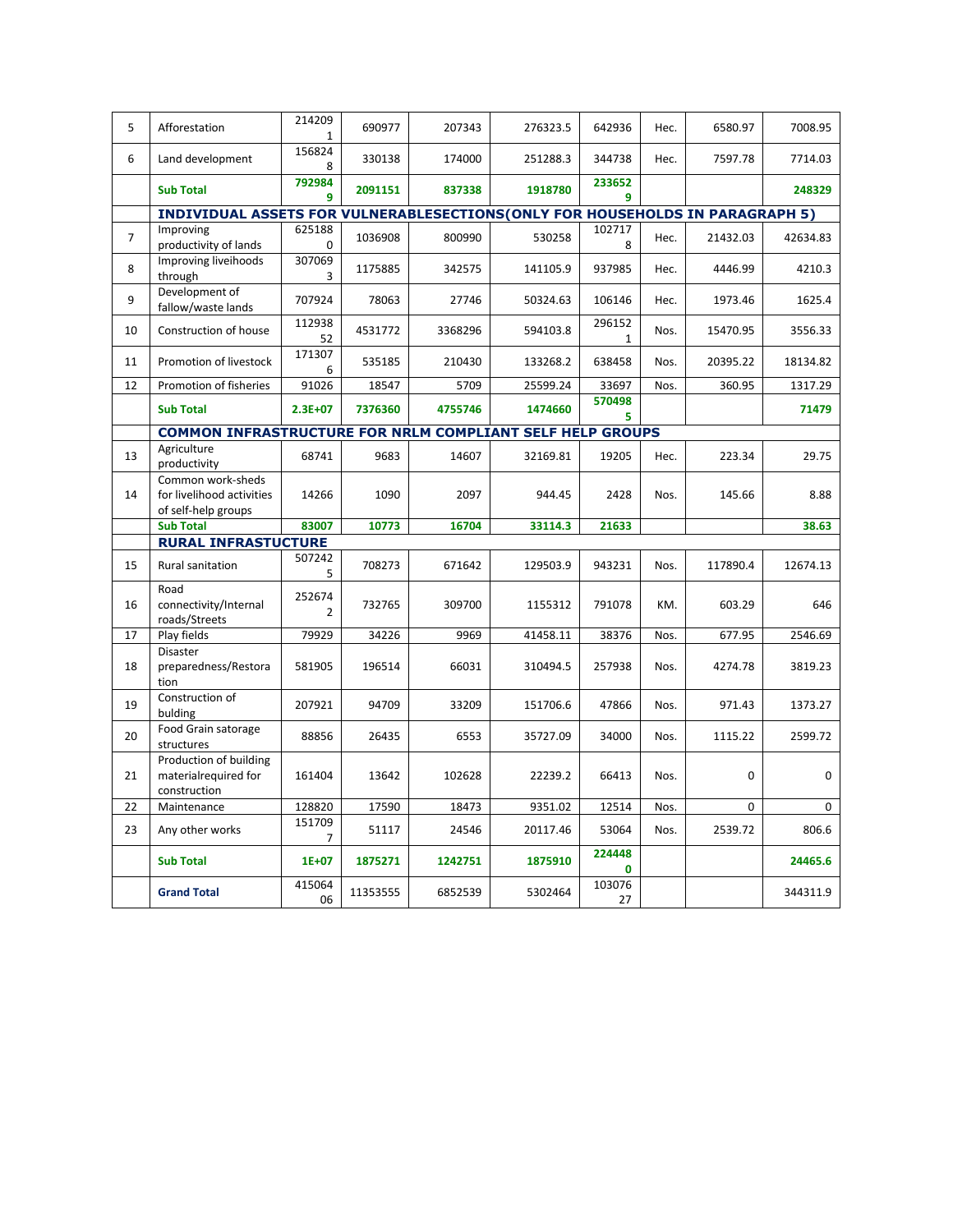By analyzing three years data of Dharamdiha village it is found that in the past MGNREGA has significance presence in the village but during the field visit it was observed that the structures constructed in the past lacks of planning. In this exercise the team focused the NRM structures to be implemented in planned

manner so as to achieve the objective and help all categories of beneficiaries residing in the village.

### <span id="page-8-0"></span>Vulnerable community and problems:

Dhramdiha having geographical area of 359 ha has around 12.5% of SC/ST population who are vulnerable. They reside at the boundary of the village having rainfed cropping patterns. In addition there are significant women headed households in the village. The lack of Governmental intervention programme in the village also adds to number of landless casual labor problem in the village.



# <span id="page-8-1"></span>Bio Physical status of GP

| <b>Particulars</b>                    | <b>Dharmdiha GP</b>  |
|---------------------------------------|----------------------|
| <b>GPS Location</b>                   | 26.340464, 86.386703 |
| Total Households                      | 319                  |
| Geographical area (ha)                | 359.4                |
| Gross cropped Area(ha)                | 215.75               |
| unirrigated Area (ha)                 | 44.03                |
| Irrigated Area(ha)                    | 150.15               |
| Forest Area (ha)                      | 0.00                 |
| Net Area Sown (ha)                    | 145.00               |
| Area under Non-Agricultural Uses (ha) | 19.01                |

#### <span id="page-8-2"></span>Socio economics status of GP

| <b>Particulars</b>                 | <b>Dharmdiha Panchayat</b> |
|------------------------------------|----------------------------|
| Number of WSHG                     | 140                        |
| <b>Total Landless Casual Labor</b> | 1104                       |
| Women headed HH                    | 208                        |
| (SC+ST) Household %                | 12.50                      |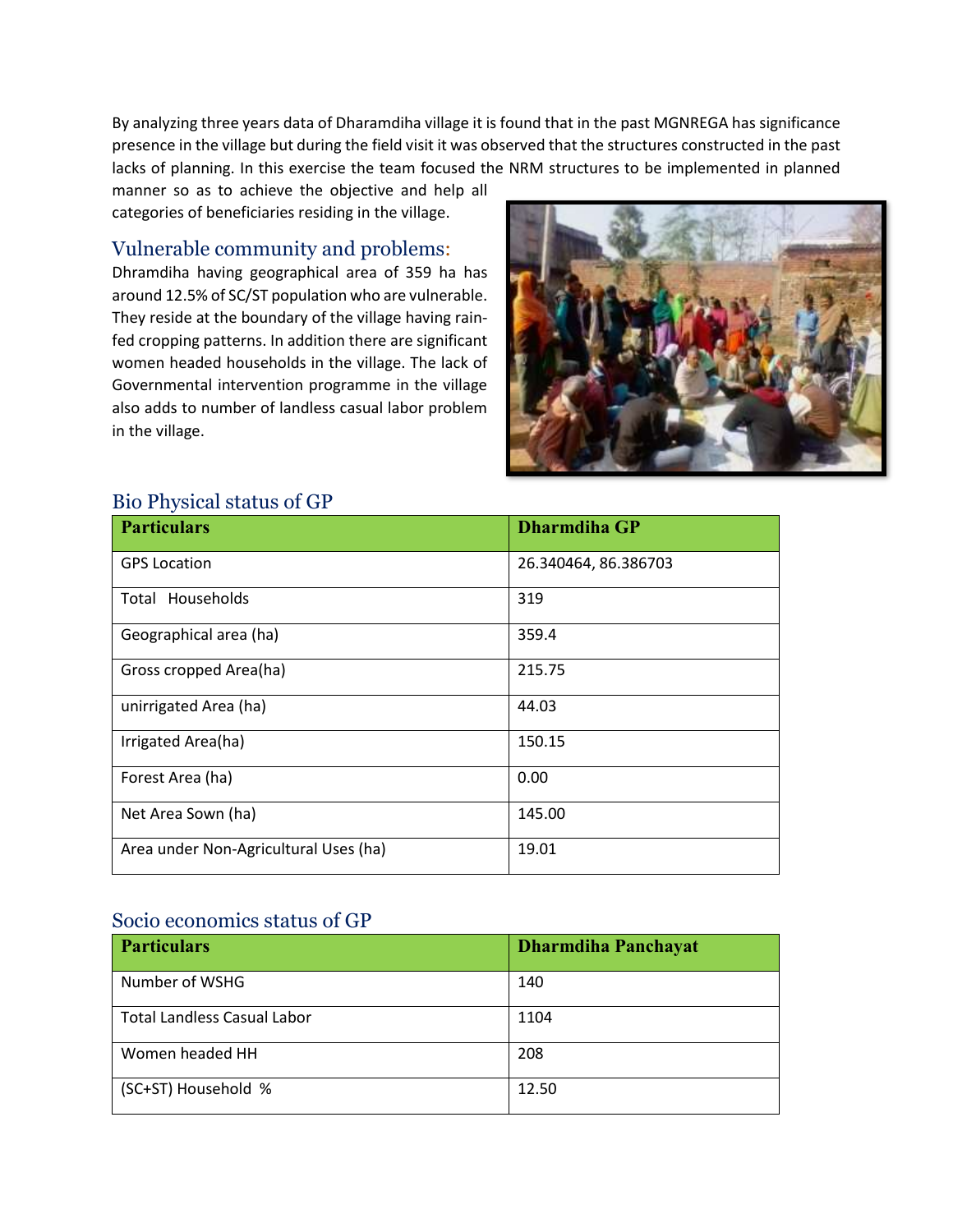# <span id="page-9-0"></span>Climate Change Historical and future projection in Block

### **Climate sensitivities**

According to VA analysis the Madhubani block is highly sensitive towards Net Irrigated Area and Forest Cover Vulnerability.

| <b>Parameter</b>         | <b>Block ranking</b> | <b>Aggregate ranking</b> |
|--------------------------|----------------------|--------------------------|
| Net irrigated area       | н                    |                          |
| Groundwater availability | М                    | н                        |
| Forest cover             | н                    |                          |

#### **Adaptive capacities – Poverty**

| <b>Parameter</b>                                                                            | <b>Block ranking</b> | Aggregate ranking |
|---------------------------------------------------------------------------------------------|----------------------|-------------------|
| % Households with monthly<br>income $<$ Rs 5000                                             |                      |                   |
| % Landless households deriving<br>a major part of their income<br>from manual casual labour |                      |                   |
| % Houseless rural                                                                           |                      |                   |

#### **Adaptive capacities – Marginalization**

| <b>Parameter</b>                                                                      | <b>Block ranking</b> | <b>Aggregate ranking</b> |
|---------------------------------------------------------------------------------------|----------------------|--------------------------|
| % Women-headed households                                                             |                      |                          |
| % Scheduled Caste households                                                          |                      |                          |
| % Tribal group, legally released<br>bonded labour, and manual<br>scavenger households | н                    |                          |
| % Persons with disability                                                             |                      |                          |

#### **Vulnerabilities**

| <b>Parameter</b>         | <b>Poverty</b> | <b>Marginal</b> | <b>Aggregate</b> |
|--------------------------|----------------|-----------------|------------------|
| Net irrigated area       |                |                 |                  |
| Groundwater availability | м              |                 |                  |
| Forest cover             |                |                 |                  |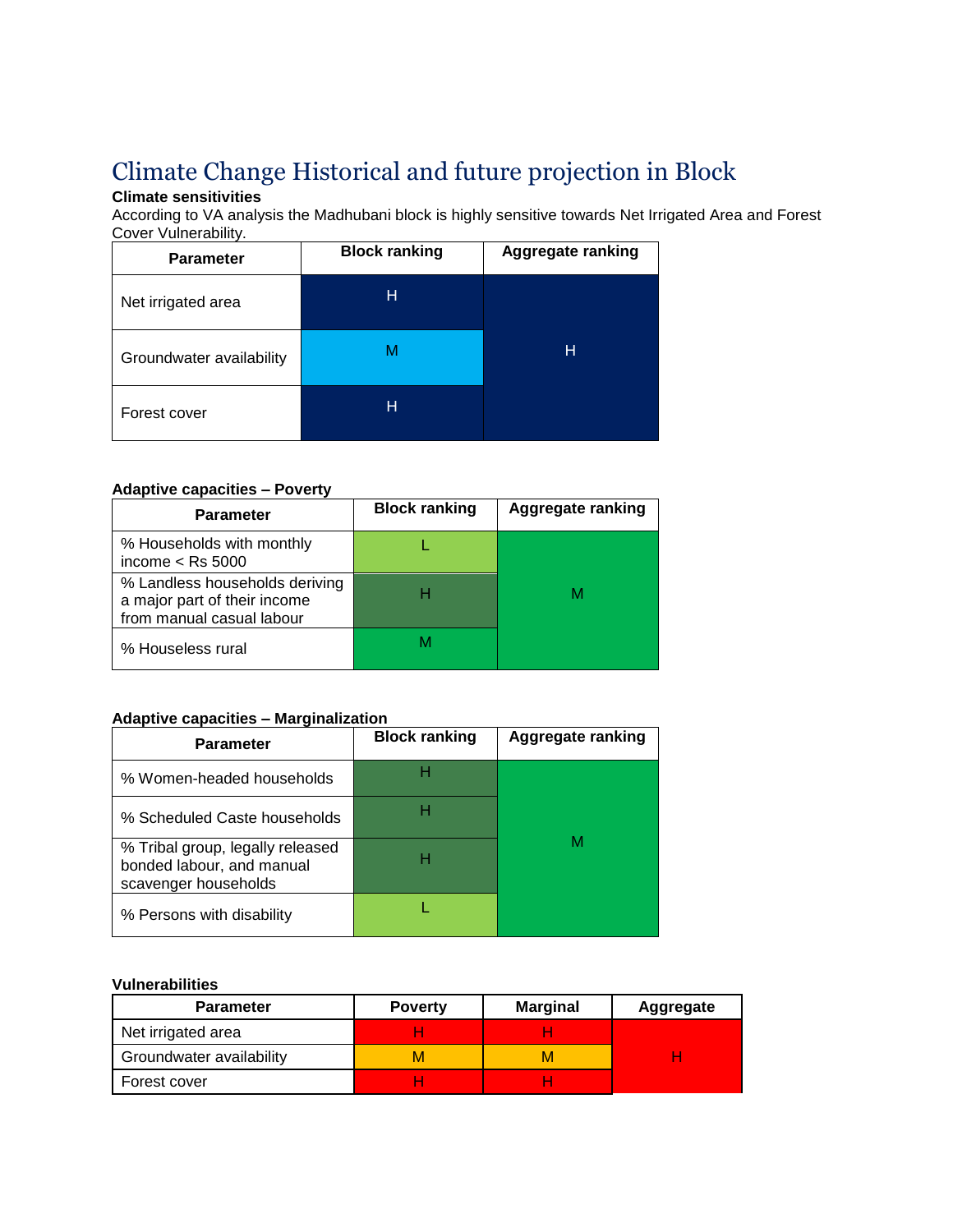#### **Climate exposure**

| <b>Exposure</b>                                         | <b>Block ranking</b><br>1984-2014 | <b>Block ranking</b><br>2021-50 |
|---------------------------------------------------------|-----------------------------------|---------------------------------|
| Drought (JJAS rainfall, coefficient of<br>variation, %) | н                                 |                                 |
| Flood (no. of rainfall events >100<br>mm/day)           | м                                 |                                 |

# <span id="page-10-0"></span>Cadastral map of Dharmdiha



# <span id="page-10-1"></span>Water Budget-Dhramdiha village

Based on series of consultation meeting and mapping of water bodies and structures in the village a budget for Water availability and requirement was done for the village.

A mapping exercise of identification of water bodies, slope, and storage capacity were determined. Secondly the water demand was identified through mapping of population, household, cattles and crop water requirement.

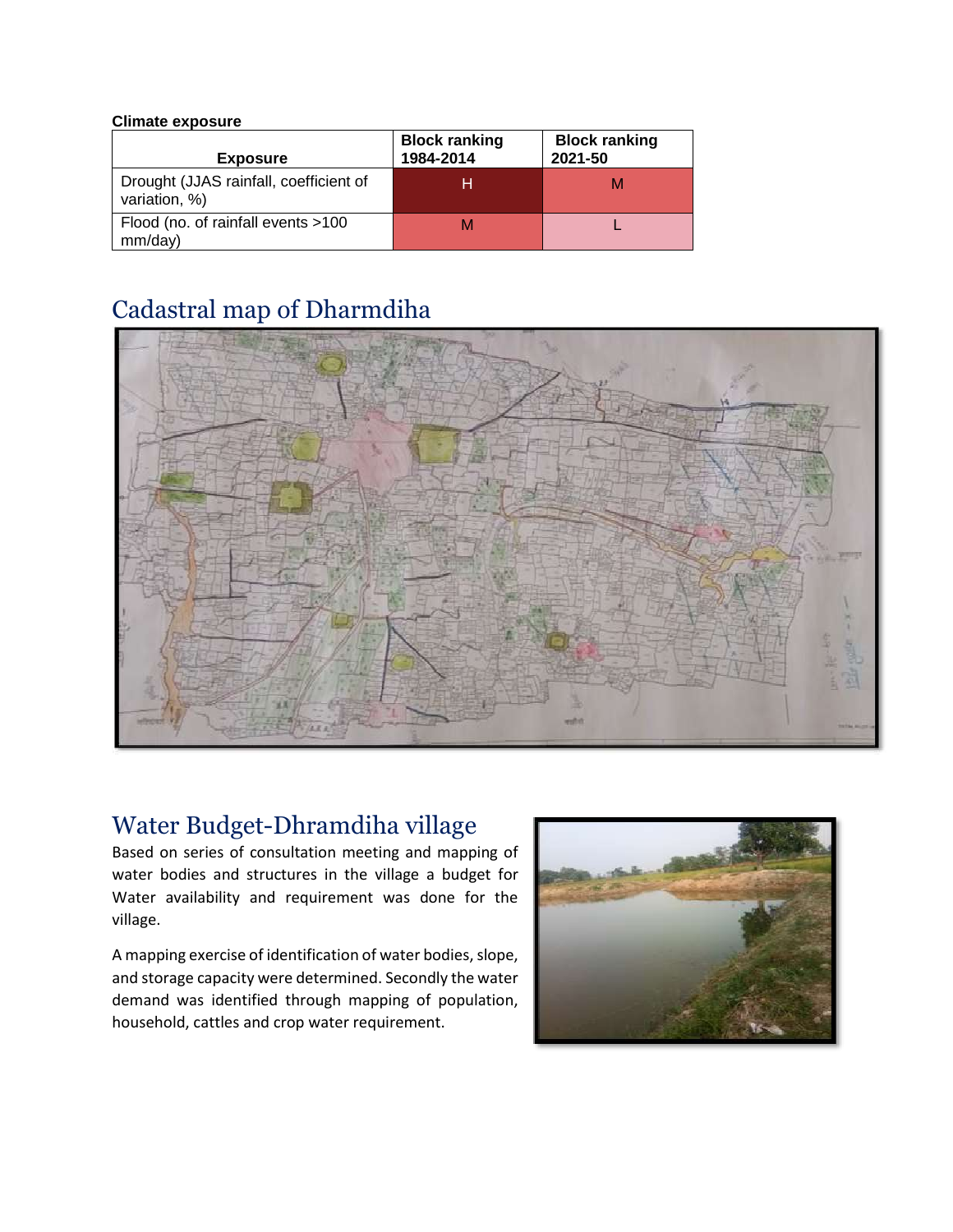| Village Wise Water Budgeting (Ha.M) |                                                                                                                         |               |
|-------------------------------------|-------------------------------------------------------------------------------------------------------------------------|---------------|
| <b>S.N.</b>                         | <b>Name of Village</b>                                                                                                  | Volume (Ha.M) |
| 1                                   | Water for Agriculture (Table F.2)                                                                                       | 32.50         |
| $\overline{2}$                      | Water for Animal & Human (Table F-1)                                                                                    | 3.77          |
| 3                                   | GP wise water required (F1+F2)                                                                                          | 36.27         |
| $\overline{4}$                      | Available run-off from rain water (Table D.4)                                                                           | 52.5          |
| 5                                   | Harvested Runoff from Water Harvesting Activities (D.5)                                                                 | 31.4          |
| 6                                   | Water deficiency/Surplus (5-3)                                                                                          | $-4.9$        |
|                                     | Water can/to be harvested to meet up the requirement (75 % of<br>available run-off -harvested run-off) (D77*75/100-D78) | 7.9           |
| 8                                   | Available discharge water at exit (4-5)                                                                                 | 21.2          |

Water budgeting exercise shows that 4.9 H mt water is deficit in the village which reduces the explore the existing resources in optimal capacity and results to production loss and faces long lean season. This also forces some family members to migrate to other place.

Based on the Water budget analysis of the village, to meet up the water requirement a planning of interventions specifically the NRM works were done with the villagers.

The proposed new NRM works can currently harvest 43% of the available maximum runoff from the village as per the table below. The new proposed NRM works will fulfill the water demands of livestock of the village and agriculture needs.

| <b>D.7 Proposed New NRM Works for Water in Harvesting Structures</b> |                             |                            |                                |  |
|----------------------------------------------------------------------|-----------------------------|----------------------------|--------------------------------|--|
| S.N.                                                                 | <b>Name of Structure</b>    | <b>Proposed Structures</b> |                                |  |
|                                                                      |                             | No./Area in Ha             | <b>Storage Capacity (Ha.M)</b> |  |
| 1.                                                                   | <b>Community Pond</b>       | 1                          | 1.91                           |  |
| 2.                                                                   | Farm Pond                   | 4                          | 0.70                           |  |
| 3                                                                    | Stop Dam                    | 2                          | 1.88                           |  |
| 4                                                                    | Recharge pits               | 20                         | 0.00                           |  |
| 5                                                                    | Plantation                  | 6000 RM                    | 0.00                           |  |
| 7                                                                    | Sluice gate and earthen dam | 2                          | 2.39                           |  |
| 8                                                                    | Pyne (Irrigation channel)   | 7350 RM                    | 1.08                           |  |
|                                                                      | <b>Total</b>                |                            | 7.96                           |  |

The planned structure will generaate 7.96 H mt extra water which will be sufficient to exploite the resources to optimal potentioal for present population of the village.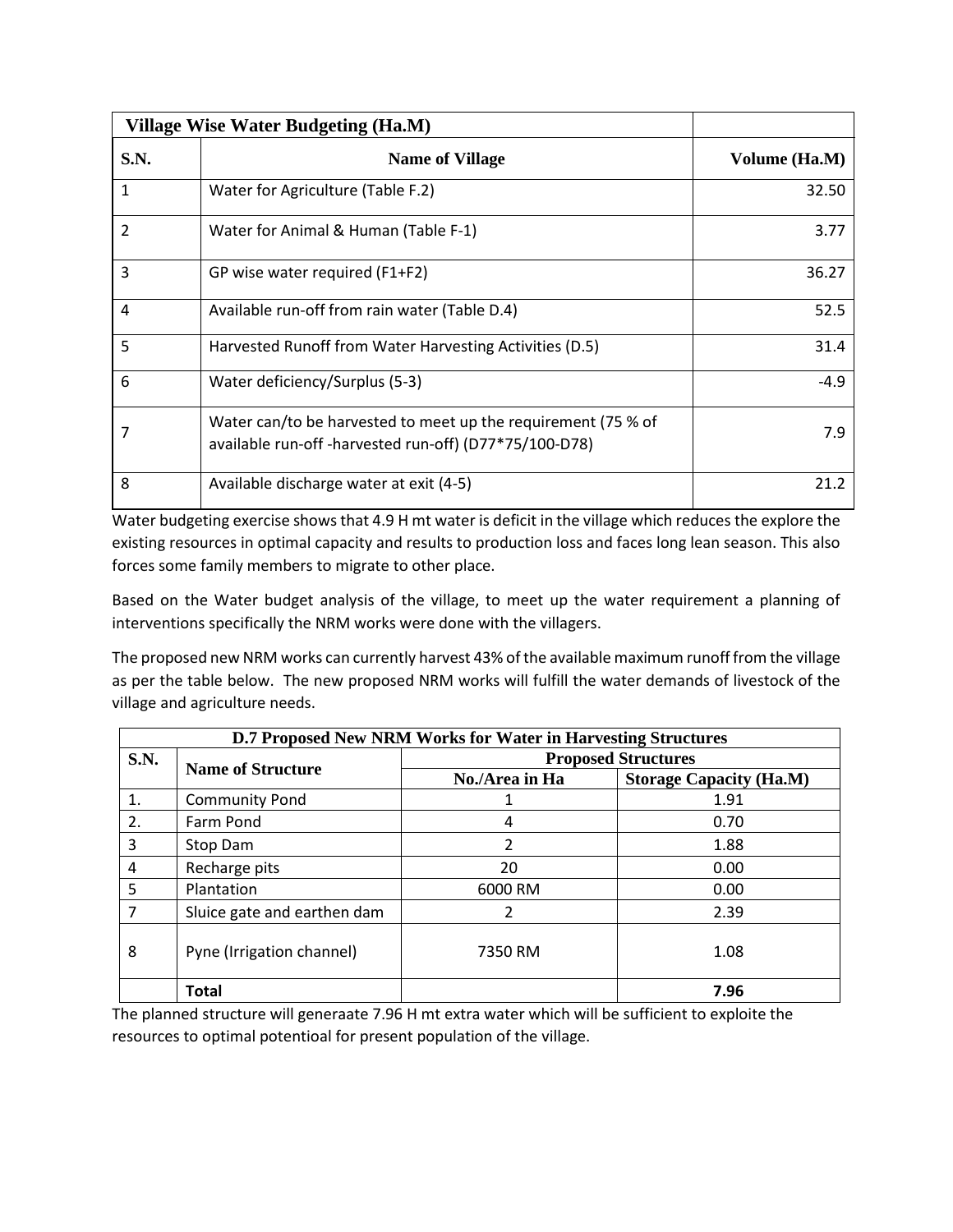| S.No           | Name of work                                                        | Size of structure         | Nature of work                                                       |
|----------------|---------------------------------------------------------------------|---------------------------|----------------------------------------------------------------------|
| $\mathbf{1}$   | Pyne De siltation from hasanpur road to<br>goriyari tol             | 1500 RM                   | Harvest of water and<br>irrigation of 22 ha land                     |
| 2              | Connect and Pyne De siltation from Saini<br>border to hasanpur road | 1200 RM                   | 5.50 ha Irrigation                                                   |
| 3              | 02 Culvert hasanpur and Tuniya                                      | 8 and 7 meters            | To solve problem of 15<br>ha water lodging                           |
| 4              | Check dam dharmdiha nala                                            | <b>12 RM</b>              | 9 ha land for Rabi<br>irrigation                                     |
| 5              | Sluice gate in Tinmuha canal                                        | <b>10 RM</b>              | Protection of flash<br>flooding 70 ha of land                        |
| 6              | Check dam Dharmdiha Nala Mohan Singh                                | <b>12 RM</b>              | 11 ha land for Rabi<br>Irrigation                                    |
| $\overline{7}$ | 04 Individual farm pond                                             | 30 x 40 x 3 m             | For critical irrigation and<br>livelihood                            |
| 8              | 04 old Pond De siltation and outlet                                 |                           | Increase water storage<br>month                                      |
| 9              | 06 Irrigation channel                                               | 3000 RM                   | To connect different<br>channel and increase<br>irrigation potential |
| 10             | 15 Unit (3000 plants) plantation                                    | <b>Fruits and timbers</b> | Protection of<br>embankment to control<br>erosion and environment    |

# <span id="page-12-0"></span>List of Land and water related works from MGNREGA

@ RM : Running meter

### <span id="page-12-1"></span>Expected outcome:

Through the planned interventions in the Dhramdiha village, following are the expected outcome from the interventions:

- $\frac{1}{2}$  100 percent area cover with irrigation through water harvesting structures and NRM structures by better planning and management.
- $\frac{1}{2}$  90 percent land start double cropping systems by availability of enough irrigational water.
- $\frac{1}{2}$  50 percent reduce surface water flow through soil and water conservation activities.



 $\downarrow$  Helps in achieving dabbling the farmer's income.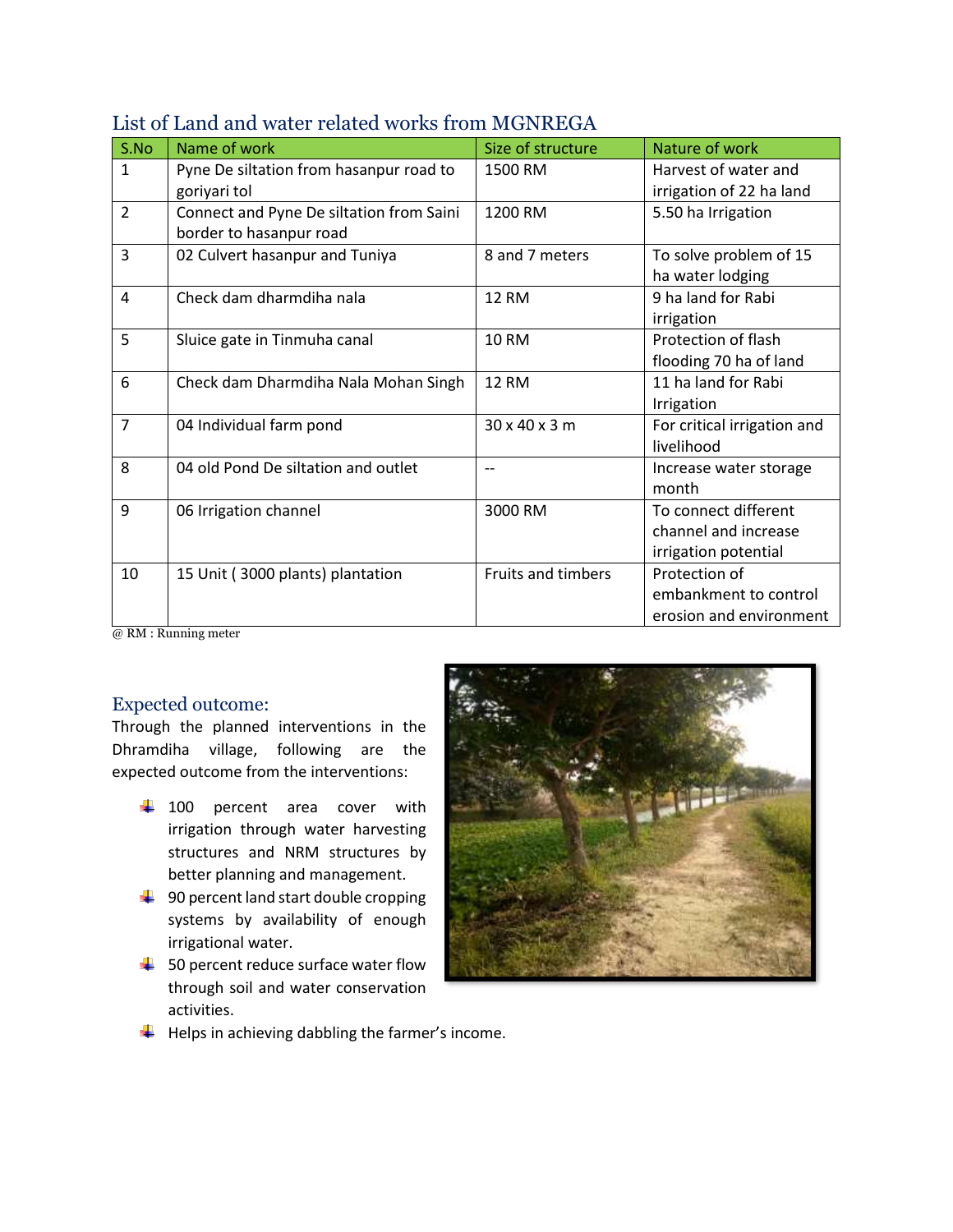<span id="page-13-0"></span>

| S.No | Name of work                                | Size of structure | Nature of work         |
|------|---------------------------------------------|-------------------|------------------------|
| 1    | Protection wall and stairs in main old pond | $20 \times 6$ m   | Gender sensitive and   |
|      |                                             |                   | disable uses           |
| 2    | Boundary wall in Panchayat Bhawan           | 280 RM            | Protection to          |
|      |                                             |                   | encroachment           |
| 3    | 22 Soak pits                                | 3x4m              | Waste water store      |
| 4    | 07 water drainage line                      | 900 m             | Drainage of water      |
| 5    | 40 Compost pits                             | $3 \times 12$ m   | Farm based waste uses  |
| 6    | 20 Cattle shed                              |                   | For road side standing |
|      |                                             |                   | animals                |
|      | 5 Hand pump platform                        |                   | Reduce waste water     |

### <span id="page-13-1"></span>Expected out come

The expected outcome from Sanitation in the village is bound to fetching following results:

- $\frac{1}{\sqrt{2}}$  The proper management and sanitation practices will be helping in helping village to get rid of water borne diseases and other infective diseases.
- $\downarrow$  To crop residue waste management through better practices of crop residue management practices and use of crop waste in compost and waste pits which can be later used as manure and organic manure.



# <span id="page-13-2"></span>Livelihood work

It was found that land distribution in the village is scud. In the village land distribution ranges from 0 to 10 Ha. In this circumstance planning for alternate livelihoods is essential with the help of convergences with other departments scheme. It was also found that in Dhramdiha, SHG groups are also functional in 4 wards in which 46 W SHG are active. They are currently involved in various livelihood activities. The team conducted resource mapping exercise and came out with following activities with certain families having low resource base.

| S.No | <b>Activity</b>               | On-farm/Off-<br>farm | <b>No. of HHs</b> | <b>Remarks</b>                                             |
|------|-------------------------------|----------------------|-------------------|------------------------------------------------------------|
|      | Vegetable + Spices production | On - Farm            | 40                | Diversification of crops<br>(Need training and<br>linkage) |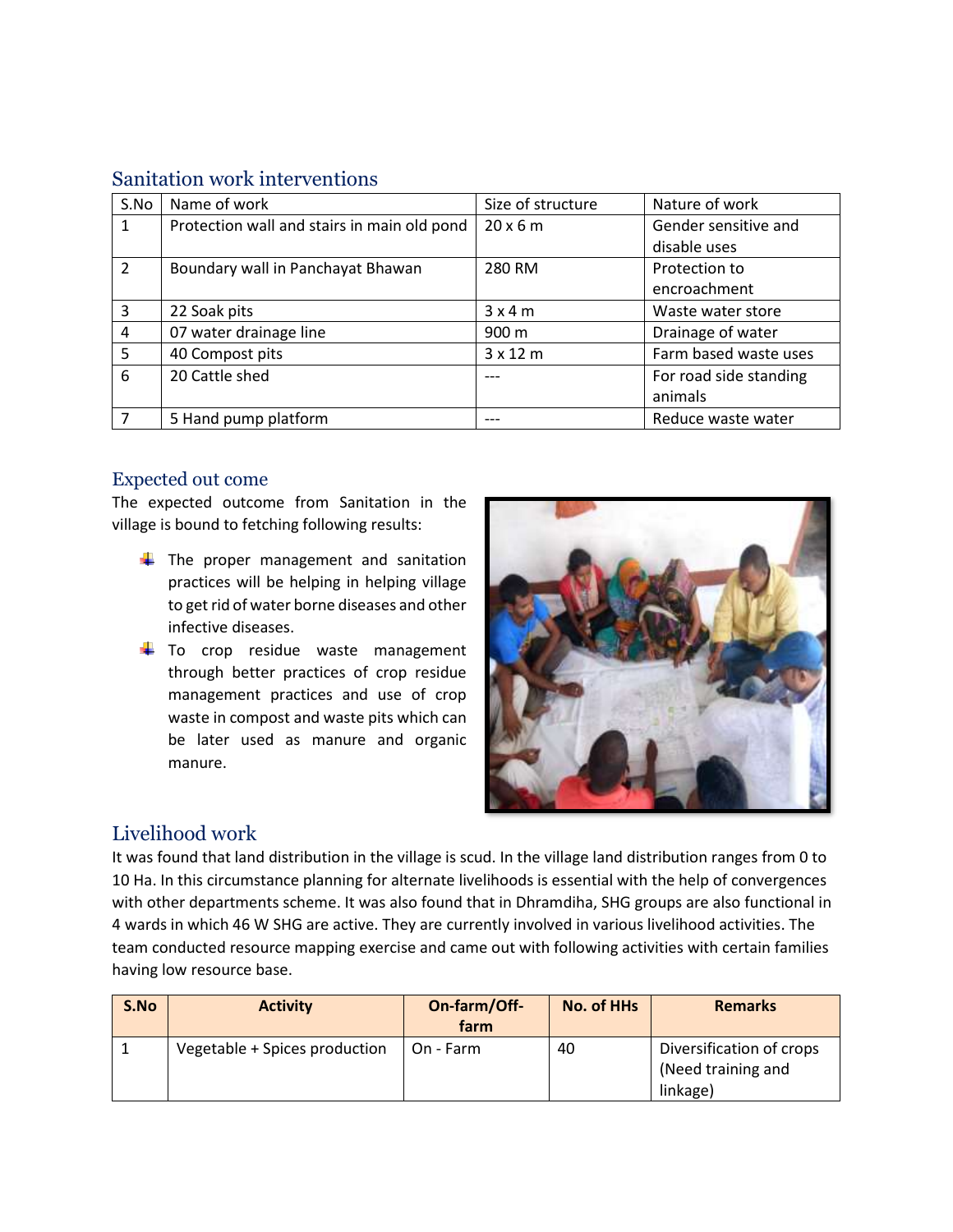| $\overline{2}$ | Milk and fodder production          | On - farm    | 70 | Linkage with sudha<br>dairy and enhance<br>income |
|----------------|-------------------------------------|--------------|----|---------------------------------------------------|
| $\overline{3}$ | Fish production                     | $On - farm$  | 50 | Linkage with fishery<br>Dept.                     |
| 4              | Fruit production and value<br>chain | $On - farm$  | 60 | Horticulture                                      |
| 5              | Madhubani Painting                  | Off-farm     | 20 | Promotion social<br>cultural                      |
| 6              | Mushroom cultivation                | $Off - farm$ | 10 | Linkage with KVK                                  |
| 7              | Furniture                           | $Off - farm$ | 10 | Training and financial<br>linkage with bank       |

### <span id="page-14-0"></span>Expected outcome

The expected outcome from the proposed interventions will be:

- $\frac{1}{2}$  Increase income of 230 HH by 20-30%
- $\downarrow$  64 landless families benefitted through generation of alternate livelihood opportunities.
- $\downarrow$  Agro advisory service formation for mutual help regarding agriculture and crop practices.

### <span id="page-14-1"></span>Other works to attend well being

Many other works are proposed which are slated for more indirectly effect on Dharamdiha village.

| S.No | <b>Activity</b>                   | <b>Types of work</b> | <b>Remarks</b>    |
|------|-----------------------------------|----------------------|-------------------|
|      | 40 Street light                   | LED light            | Electricity Dept. |
|      | 4 Gali Road                       | 7 Nichay Programme   | <b>RD</b>         |
|      | Repair of community hall          | Meeting hall         | <b>RD</b>         |
|      | Repair of play ground             | Seating bench and    | <b>RD</b>         |
|      |                                   | levelling            |                   |
|      | GP data and documents information | Documentation        | GP                |
|      | systems                           |                      |                   |

# <span id="page-14-2"></span>Institutional systems and sustainable mechanism

There is existing Ward Samiti in the village in 4 Clusters along with Jeevika cluster. This along with PRI members will help in creating sustainable Institutional measure for implementation and monitoring.

# <span id="page-14-3"></span>Budget

| S.No           | Types of work                                                       | Approx. cost | MGNREGA cost | Other Dept. cost |  |  |  |  |  |  |  |
|----------------|---------------------------------------------------------------------|--------------|--------------|------------------|--|--|--|--|--|--|--|
|                |                                                                     | in lakh      | in Lakh      | in Lakh          |  |  |  |  |  |  |  |
| $\mathbf A$    | <b>Natural Recourse Management works</b>                            |              |              |                  |  |  |  |  |  |  |  |
|                | Pyne De siltation from hasanpur<br>road to goriyari tol             | 10.00        | 10.00        | 0.00             |  |  |  |  |  |  |  |
| $\overline{2}$ | Connect and Pyne De siltation from<br>Saini border to hasanpur road | 10.00        | 10.00        | 0.00             |  |  |  |  |  |  |  |
|                | 02 Culvert hasanpu and Tuniya                                       | 12.00        | 12.00        | 0.00             |  |  |  |  |  |  |  |
|                | Check dam dharmdiha nala                                            | 15.00        | 15.00        | 0.00             |  |  |  |  |  |  |  |